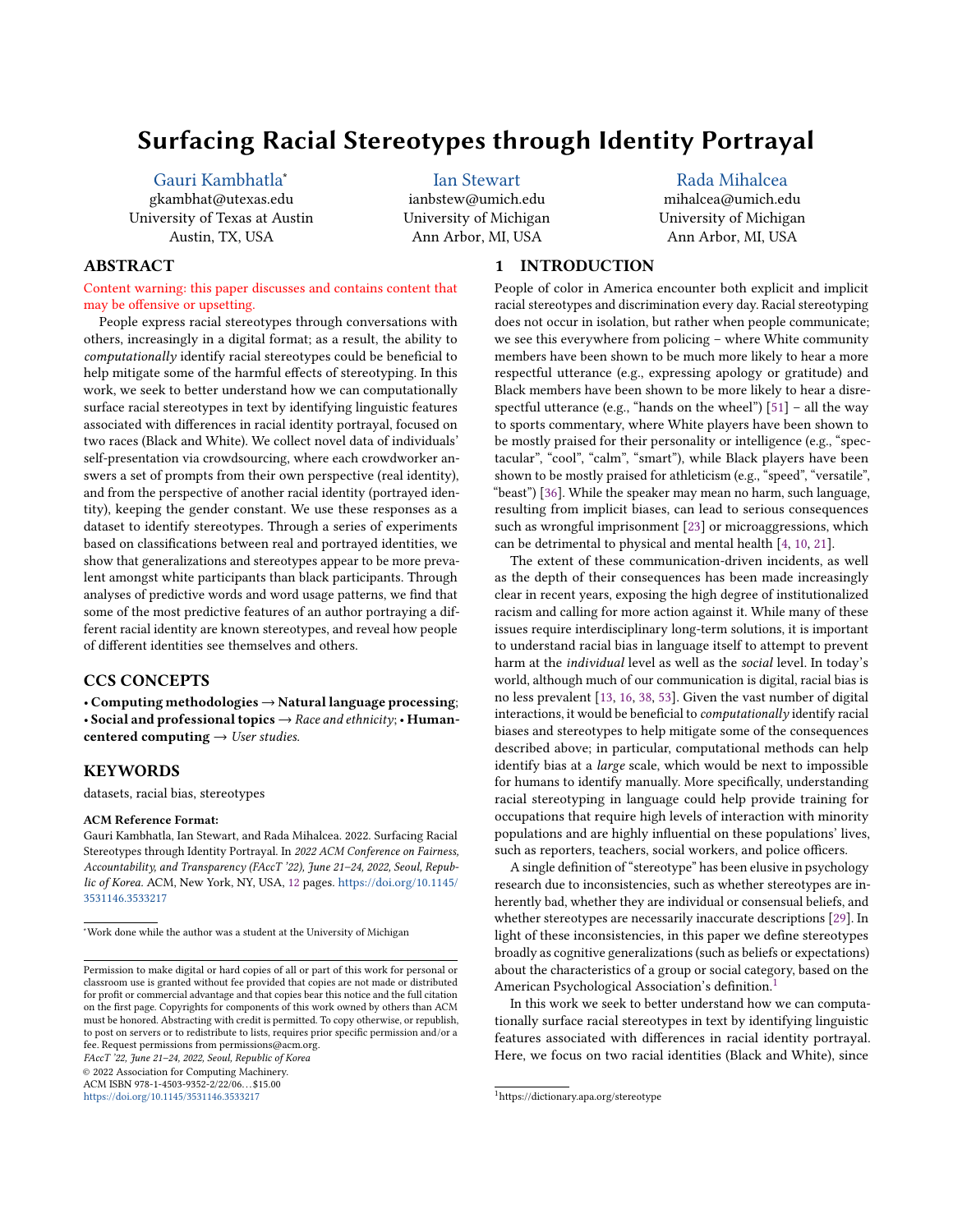racial tensions have intensified between these two groups in recent years, apparent through the Black Lives Matter movement [\[30,](#page-10-7) [35\]](#page-11-5). To limit cultural bias, we focus on individuals currently residing in the United States. We address the following research questions in this paper:

- RQ 1. Given text written by people of different racial identities, can we distinguish between an author writing as themselves, and the same author writing from the perspective of a different racial identity? With this question, we seek to explore what stereotypes and generalizations people of specific racial groups make (e.g., what stereotypes do White men make? Black women?).
- RQ 2. Given a dataset of text of real and portrayed racial identities, can we distinguish between two authors of different race writing from the perspective of the same racial identity? With this research question, we aim to identify the stereotypes that individuals have about a specific racial group; e.g., given the social group of Black women, a classification task between writing of real Black women and individuals "pretending" to be Black women might help us identify stereotypes these individuals have about Black women.
- RQ 3. How well do the differences in language use between people of different racial identities reflect known stereotypes? We compare the language between different racial groups, and whether we can identify stereotypes based on the words people use.

Our main contributions in this paper are as follows:

- A novel dataset of implicit stereotypes compiled via crowdsourcing, grouped by racial and gender identities
- An experimental methodology for surfacing stereotypes from text
- An analysis of linguistic features associated with stereotypes about various racial identities

While this study uses a controlled experimental setting to identify stereotypes, the implications can extend to a variety of other domains. The method for eliciting stereotypes can be readily extended to real-world decision-making settings, particularly teaching and law where racial stereotypes can impact judgments about a student's performance or a defendant's intentions [\[44\]](#page-11-6). The stereotypedetection models developed in this work can help identify bad-faith actors in online discussions, such as bots who spread misinformation online by acting as a member of a minority community [\[24\]](#page-10-8). Finally, our work confirms the presence of known stereotypes (e.g. "basketball" used by White men to describe Black men), as well as the possibility of more subtle or complicated social stereotypes that reflect different racial attitudes than expected.

## 2 RELATED WORK

Racial bias in language has been studied extensively. Prior research specifically in natural language processing (NLP) has considered race in different ways, including: addressing racial bias in datasets and data labels, in model architectures, in model outputs, and in social analysis through NLP models [\[20\]](#page-10-9). Here, we first discuss how racial bias has been shown to be reflected in language, before focusing on prior work in racial bias and stereotype detection. Significant efforts have been made in detecting bias in text representations (embeddings) and text generation. Other work has focused on racial bias detection in abusive language or hate speech detection. In addition, some work concentrates around detecting bias in social contexts such as social media.

## 2.1 Racial Bias in Language

Previous work in sociolinguistics and linguistic anthropology have shown how racial bias is not only reflected, but also propagated, through language. For instance, Purnell discusses how attitudes about race and racial prejudices are reflected in language, as well the fact that language can reinforce or sustain such biases; these can be seen in writing as seemingly innocuous as newspaper advertisements (e.g., "the clean new look is milk white.") to writing guides such as dictionaries or thesauri, which can list mostly positive synonyms for "whiteness", and mostly negative synonyms for "blackness" [\[42\]](#page-11-7). In addition, racial biases can be propagated in a variety of ways, such as in the medical domain, where Goddu and colleagues show that stigmatizing language in patient reports can affect physicians' attitudes towards patients [\[39\]](#page-11-8), or in legal language, where Rice and collaborators show that African American names are more likely to be associated with negative concepts and White names are more likely to be associated with positive concepts in US state and federal court opinions [\[45\]](#page-11-9).

#### 2.2 Racial Bias in NLP

Word embeddings trained on large corpora can learn implicit racial bias by associating race with harmful stereotypes, leading to work that studies bias detection and debiasing embeddings [\[6,](#page-10-10) [9,](#page-10-11) [28,](#page-10-12) [40\]](#page-11-10). While most of this work focuses on gender bias, some also include race. In particular, Manzini et al. extend the word embedding debiasing methodology of Bolukbasi and colleagues [\[6\]](#page-10-10) to a multi-class setting, where they focus on three classes of bias: gender, race, and religion [\[34\]](#page-10-13). Other works analyze bias at the intersection of race and gender in embeddings [\[27,](#page-10-14) [31\]](#page-10-15). Lepori examines race and gender bias in embeddings through the lens of intersectional theory [\[14\]](#page-10-16), and shows that the theory (that the "multiple different aspects of a person's identity often combine to create unique modes of discrimination") holds true in contextualized and non-contextualized word embeddings [\[31\]](#page-10-15). Jiang and Fellbaum also highlight the importance of studying racial and gender bias together in NLP by showing the interdependencies of the individual demographics in PCA projections of BERT embeddings [\[27\]](#page-10-14).

In addition to investigating bias in latent word representations, NLP researchers have also investigated the impact of racial bias on downstream applications, such as abusive language detection. Sap et al. and Waseem both discuss how annotators are more likely to incorrectly label African American English (AAE) as toxic compared to Standard American English (SAE), which can lead to biased corpora [\[48,](#page-11-11) [52\]](#page-11-12). This bias is propagated through models trained on these datasets, which leads to AAE language to be much more likely to be predicted abusive than SAE [\[17,](#page-10-17) [48\]](#page-11-11). Similarly, Zhang and colleagues found that language which uses certain demographic terms, such as "black,""Mexican," or "gay", in any manner is more likely to be classified as offensive simply for including these words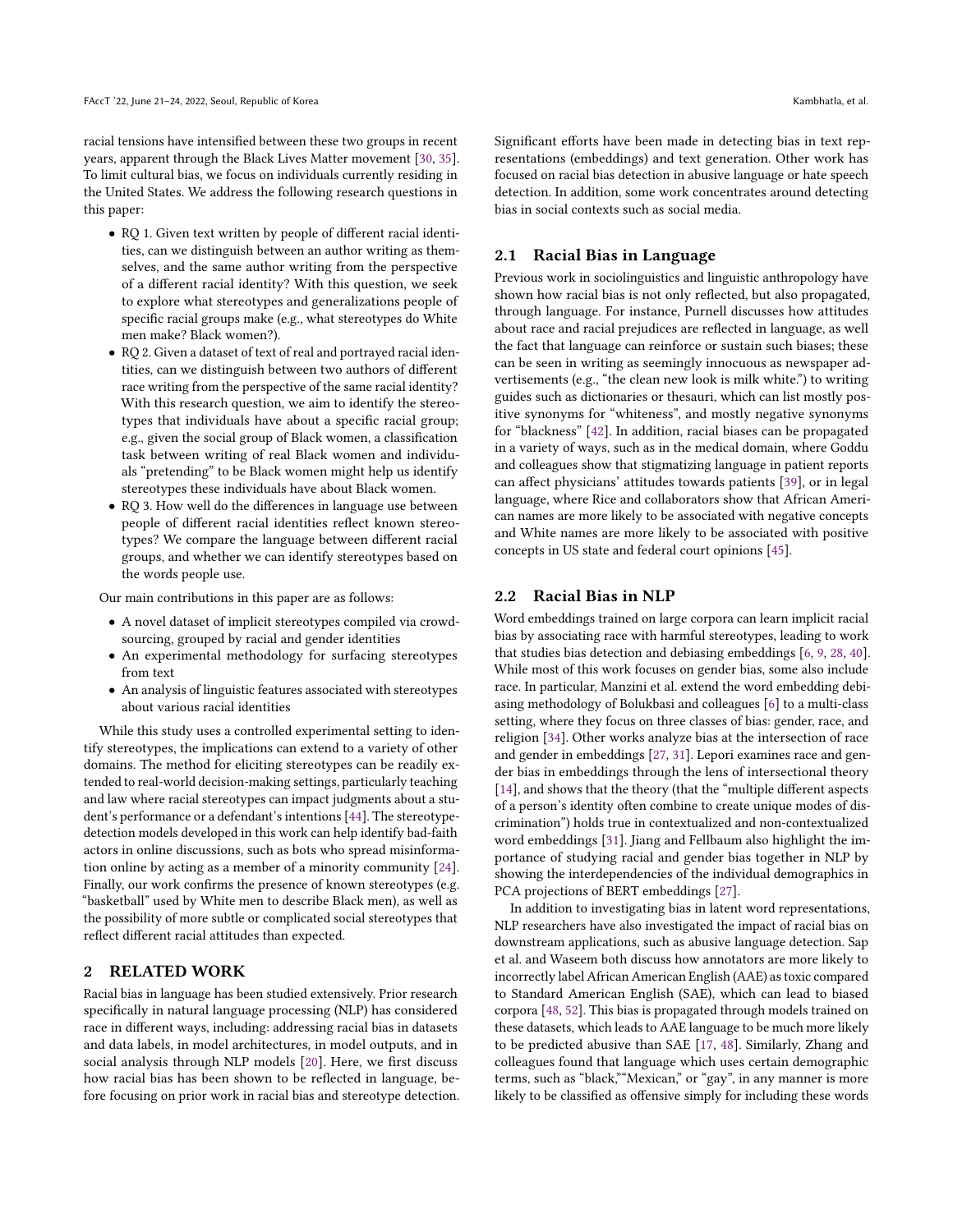Surfacing Racial Stereotypes through Identity Portrayal **FACCT** is a structure of Korea Contract of Korea Contract Text of Korea Contract Text of Korea Contract Text of Korea Contract Text of Korea Contract Text of Korea C

because most abusive language detection datasets contain toxic language with these terms [\[54\]](#page-11-13).

#### 2.3 Stereotype Detection

More closely related to the data collection methodology of this paper, other works look specifically at detecting stereotypes in language. Cryan et al. look at detecting gender stereotypes in a comparison of lexicon-based and end-to-end approaches, creating a dataset through online articles which describe men or women, and are either consistent with, or contradictory to traditional gender stereotypes [\[15\]](#page-10-18). While this method provides valuable insights into approaches to detect stereotypes or anti-stereotypes about gender, it relies on crowdworkers to identify articles which contain stereotypes, rather than direct model predictions. In a different angle, Carpenter et al. center on quantitatively differentiating between true generalizations and inaccurate stereotypes about various demographic categories, including gender, age, education, and political orientation [\[11\]](#page-10-19). Participants guessed a tweet's author's group membership for a collection of tweets, and inaccurate stereotypes were determined by the correlation of terms with the proportion of participants who falsely believed an author to be of a group. This method surfaced interesting beliefs about demographic groups, but did not discuss race. Similar to our work, Ali and colleagues concentrate on the detection of racial bias in language, although the focus is specifically on microaggressions [\[1\]](#page-10-20). The authors use classic machine learning approaches to identify racial microaggressions from non-racial microaggressions in a binary classification task, where the authors label samples in a corpus of microaggressions as "racial" if they contain particular terms. Though focused specifically on extracting racial bias, this study provides little analysis beyond classification results.

Our work builds upon prior work in the space of race in NLP with a focus on discovering racial stereotypes in naturally occurring text, rather than detecting bias in NLP systems or tasks (such as in word embeddings or abusive language detection). In comparison to work that aims to detect biases more broadly, we seek to identify authors' implicit biases with respect to race.

#### <span id="page-2-1"></span>3 DATA

As we seek written language from individuals posing as themselves and as a false identity, we gather a corpus of written samples from crowd-workers on the Prolific<sup>[2](#page-2-0)</sup> platform. We targeted four identities: 1. Black woman, 2. Black man, 3. White woman, 4. White man. We decided to focus on Black and White racial identities within the United States because of prominent racial tensions between these two groups. Within these racial groups, we focus on the two most common gender identities to gather the most participants. Participants were selected if they were English speakers and selfidentified as one of the four above identities, and were given a survey of the other racial identity and corresponding gender identity (e.g., an individual who self-identifies as a White woman is given a survey which asks her to imagine herself as a Black woman, in addition to writing as a White woman).

We created four surveys using the Qualtrics software, where each survey corresponds to a specific identity (one of the four listed above). In each survey, participants are asked to write responses to the following prompts, which were pilot-tested on other Prolific workers to ensure participants understood the task and responded appropriately. The surveys were given to all participants with the same question order.

- (1) Please describe yourself. Write a full paragraph of 5-6 sentences or more.
- (2) Please describe your typical evening on a workday, after a day at work or school. Write a full paragraph of 5-6 sentences or more.
- (3) Imagine you are a **White/Black man/woman**, the same age as you. Please describe yourself. Write a full paragraph of 5-6 sentences or more. Please write from the first-person perspective of a White/Black man/woman. Others will read what you wrote; your goal is to convince them it was written from the perspective of a White/Black man/woman without saying so explicitly. For example, do not write a sentence like "I am a White/Black man/woman" as this is an explicit statement.
- (4) Imagine you are a **White/Black man/woman**, the same age as you. Please describe your typical evening on a workday, after a day at work or school. Write a full paragraph of 5-6 sentences or more. Please write from the first-person perspective of a White/Black man/woman. Others will read your writing; your goal is to convince them it was written from the perspective of a White/Black man/woman without saying so explicitly. For example, do not write a sentence like "I am a White/Black man/woman" as this is an explicit statement.

Prompt (3) is designed to be more open ended to allow participants some creativity. We hypothesize a prompt like this may surface assumptions or stereotypes relating to identity, personality, and intelligence. Prompt (4), while also open-ended, is designed to be more specific than the first. This prompt might lead to stereotypes relating to work, home-life, family, friends, and/or leisure activities. The responses to both of these prompts are combined for each individual in our final dataset. We choose this method for our data collection as a way to (1) surface implicit stereotypes, i.e.,beliefs that participants do not realize are considered "wrong" by society, and (2) elicit stereotypes participants might not admit to in normal circumstances; our method allows participants to write down their thoughts privately and anonymously, creating an environment where they are more likely to share their thoughts freely [\[32,](#page-10-21) [47\]](#page-11-14).

After filtering the data collected to remove inadequate or incomplete responses, we use the responses from 615 individuals. We remove a total of 265 responses from individuals who started the survey but did not finish, or who completed the survey, but did not answer answer the prompts appropriately. Two (partial) sample responses can be seen in Table [1.](#page-4-0) The class distribution of racial and gender identities, as well as the average word counts (with standard deviations) of each identity are shown in Table [2.](#page-4-1)

In addition to the prompt responses, we also collect age, location, and education statistics about participants. The average age of participants (shown in Table [2\)](#page-4-1) is around 30 years old, although individuals' ages spanned from 18 to over 72. The percentage of participants from each identity group with a higher education degree (bachelor's, master's, and/or doctoral) can also be seen in Table [2.](#page-4-1)

<span id="page-2-0"></span><sup>2</sup>https://prolific.co/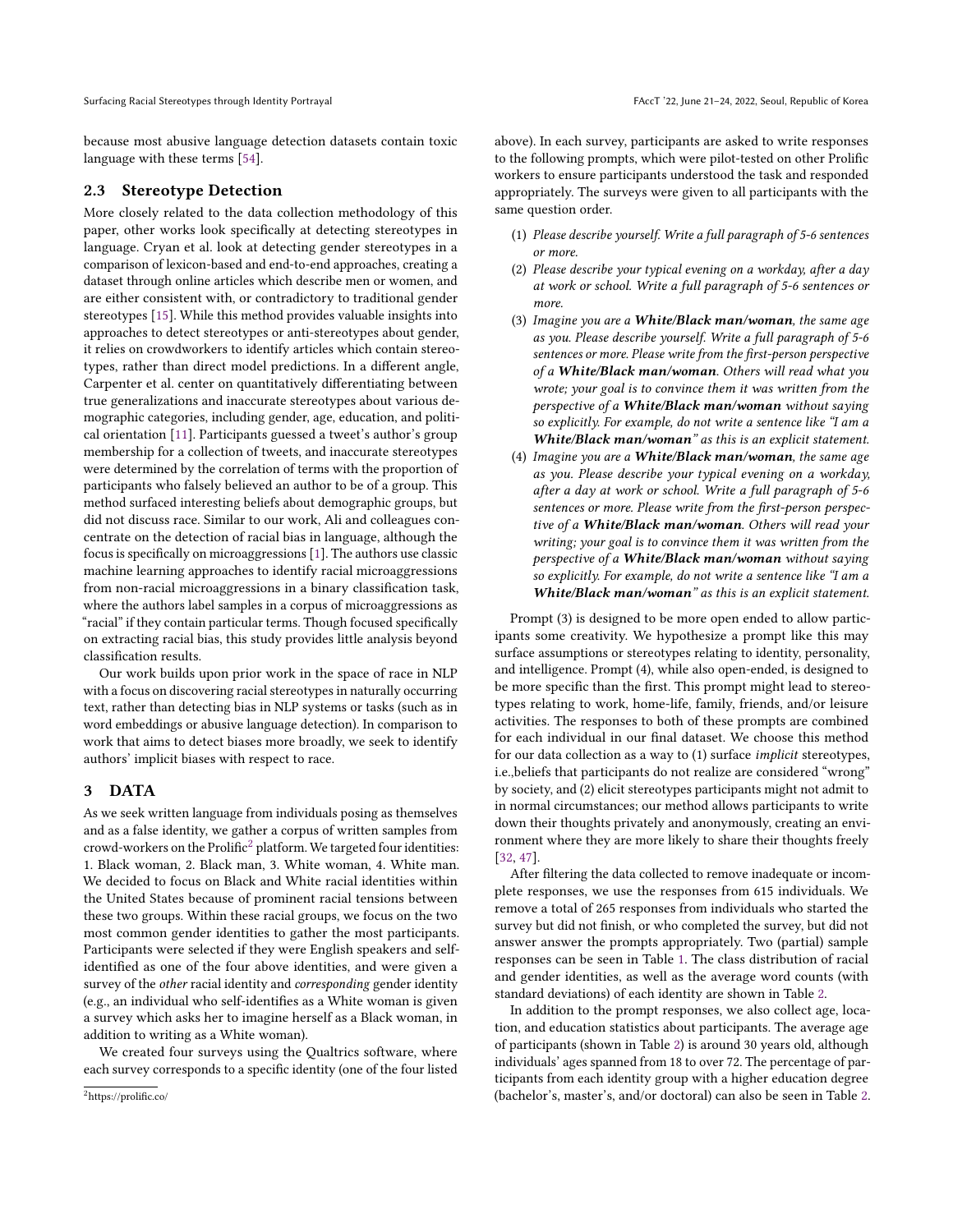The state distribution of participants' location of residence can be seen in Figure [1.](#page-4-2) As expected, the largest number of individuals come from the most populous states, including California, New York, Texas, and Florida.

#### DESIGN AND MODELS

#### 4.1 Data Processing

We apply basic preprocessing to our text, including tokenization and lowercasing. We decided not to remove stopwords, as they have been shown to be psychologically meaningful [\[12\]](#page-10-22). In addition, to make sure our results are indeed due to racial identity and not deception (i.e., from participants pretending to be a different racial identity, not just from pretending to be a different person), we first remove highly deceptive features from our data. We train the same model we use in our experiments (described below) using term frequency, inverse document frequency (TF-IDF) features on a previously introduced deception data set of age and gender deception [\[43\]](#page-11-15) to find features most associated with identity deception. In this task, we perform a classification between "real" and "portrayed" identities, and obtain a ranking of the top predictive TF-IDF features. We remove the top 30 predictive features from our racial identity data vocabulary and train our models on this new vocabulary.

#### <span id="page-3-0"></span>4.2 Models and Features

Our classification experiments are performed using the models and features described below.

Models. The baseline we compare our models against is the majority class, i.e., the performance of a model that always predicts the majority class of the data. We use a Linear SVM as our main classifier, with no regularization or class weights, squared hinge loss, and L2 norm. We choose to use a very simple classifier for interpretability; while we also experimented with using BERT [\[18\]](#page-10-23) (a common deep neural net language model) for our classification tasks, we found that performance was comparable to the SVM classifier while using the best features. However, BERT (and other transformer-based LMs) are not interpretable, which is an essential criterion for our study. Each experiment is conducted using leave-one-out cross validation, and the results in our tables are the average of each iteration.

Features. The following features are extracted from our data and are used to create our SVM classifiers. We hypothesize that each of these features will be useful for a model to distinguish different identities in each of our classification tasks.

Ngrams. Unigrams and bigrams extracted from a bag of words representation of the text data.

Ngrams + POS tags. Unigrams and bigrams extracted from a bag of words representation of each token in the dataset appended to its corresponding part of speech, where the POS tags were extracted using the Stanford CoreNLP parser.

LIWC. The semantic categories provided by the 2007 LIWC lexicon [\[41\]](#page-11-16). The feature vector for an individual participant's response is the number of words in each semantic category, normalized by the length of the response.

Word2Vec. 300 dimensional word2vec embeddings trained on our

data, where the vector for a participant's response is the mean of the vectors of each word in the response.

Lexical Diversity. These features include: 1) type/token ratio; 2) mean word frequency; 3) Yule's I index (a metric which is proportionate to the number of types weighted by their frequency), i.e., the larger the value, the smaller the lexical diversity; and 4) Yule's K index (a metric based on the reciprocal of Yule's I index), i.e., the larger the value, the larger the lexical diversity. The feature vector for an individual response consists of these four values. We included this feature as lexical diversity has been shown to be a perceived measure of status [\[7\]](#page-10-24), which might indicate that participants who write less diversely might do so as a method of stereotyping.

Readability. These features include: 1) Flesch-Kincaid, 2) Flesch Reading Ease, 3) Gunning Fog, and 4) Automatic Readability Index (ARI). As with the lexical diversity metrics, these four values were used to create a feature vector for each participant's response.

TF-IDF. The term frequency, inverse document frequency (TF-IDF) features for each response, where a "document" is one response, and the vocabulary consists of unigrams.

## 5 RQ 1: STEREOTYPES FROM RACIAL IDENTITIES

Our first research question is concerned with the degree to which we can identify stereotypes from particular racial groups; concretely, we address this by distinguishing between an author's "real" (participants answering prompts as themselves) and "portrayed" (participants answering prompts from a different racial identity perspective) identities. To answer this question, we perform classification tasks between "real" and "portrayed" identities. In particular, using the classification models described in Section [4.2,](#page-3-0) we attempt to differentiate between real and portrayed racial identities at different levels of granularity: for all examples in our dataset, for only Black identity examples, only White identity examples, and each of Black women, White women, Black men, and White men individually. The accuracy of our classifiers for each of these settings are shown in Table [3,](#page-5-0) and compared to the majority class baseline. Except for the baseline, all models shown in the table use an SVM classifier. All values are statistically significant, using the Wilcoxon signed-rank test, in comparison with the baseline ( $p < 0.001$ ).

Nearly all the models perform better than the baseline, except the SVMs with lexical diversity and readability features, showing that there is a significant difference in individuals' writing as their own racial identity versus a different racial identity. In addition, the N-gram and TF-IDF features perform very well compared to the others; this suggests that distinguishing between real and portrayed identities relies significantly on specific keywords or phrases, which could be related to stereotypes. We look at some of these keywords in Section [7.](#page-5-1) In general, we also see higher accuracy scores for participants whose real race is White than for participants whose real race is Black; in fact, for every model (excluding those trained with lexical diversity and readability features, which did not perform better than the baseline), the score for White individuals – women, men, and both combined – is higher than that for the corresponding Black individuals, by an average of 10.35% and a largest difference of 20.06%. This means it is easier to determine whether a White individual is writing as themselves, or from the perspective of a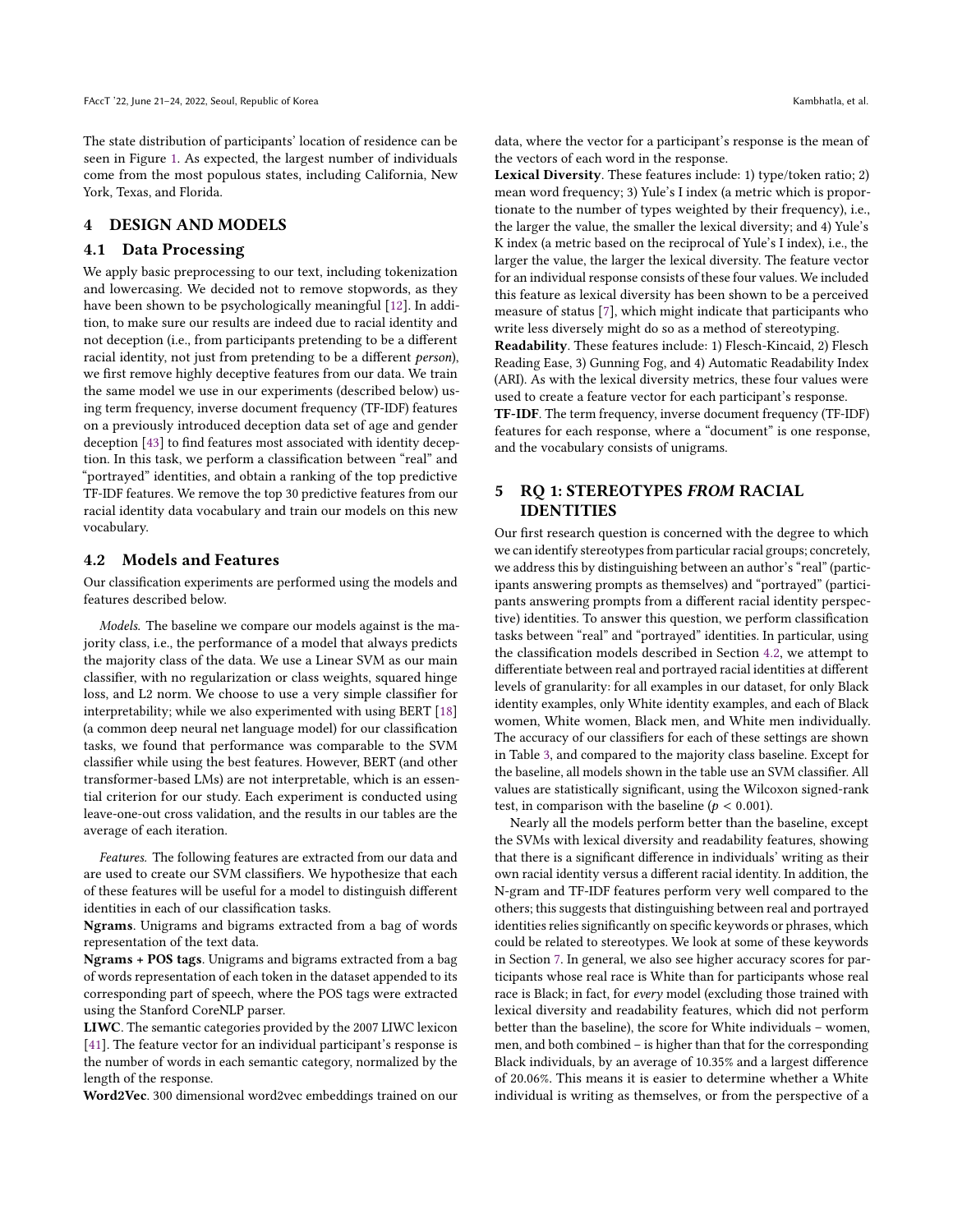<span id="page-4-0"></span>

|                                                                           | <b>Real Identity</b>                                                                                                                                                                                                                                                                                           | <b>Portrayed Identity</b>                                                                                                                                                                                                                                                                                                                 |
|---------------------------------------------------------------------------|----------------------------------------------------------------------------------------------------------------------------------------------------------------------------------------------------------------------------------------------------------------------------------------------------------------|-------------------------------------------------------------------------------------------------------------------------------------------------------------------------------------------------------------------------------------------------------------------------------------------------------------------------------------------|
|                                                                           | Black Woman                                                                                                                                                                                                                                                                                                    | White Woman                                                                                                                                                                                                                                                                                                                               |
| Participant<br>(self-<br>1:<br><i>identifying</i> )<br><b>Black woman</b> | I am a Black woman born and raised in Alabama.<br>I have been married for 5 years to my husband<br>and we have a 2 year old daughter and 1 year<br>old son. I am a stay at home mom. I am also<br>disabled. I have two autoimmune disorders. My<br>dimpled smile is my favorite thing about me                 | I'm a southern soccer mom who loves to live,<br>laugh, love! I have a wonderful husband and a<br>dear son and daughter. I'm a blond little thing<br>with a big smile and bigger hugs. I am the life<br>of the party after a few glasses of wine. I go to<br>yoga every morning to keep in shape                                           |
|                                                                           | White Man                                                                                                                                                                                                                                                                                                      | Black Man                                                                                                                                                                                                                                                                                                                                 |
| Participant<br>(self-<br>2:<br>identifying)<br>White man                  | Born in Iowa, raised in las Vegas, lives in Min-<br>neapolis. Only child, not much family. 37 years<br>of age, body feels more like 50. Married for 5<br>years. Home owner, no kids, steady full time job.<br>Interests are record collecting and Tiki culture.<br>My wife has 2 cats so u guess I have 2 cats | Ight, check it. I finna roll up on this couch with<br>my kicks up high. Da f <sup>***</sup> the remote at? Who<br>be calling my phone, dats my girl, yo. Lemme<br>spit this out. My girl be hungry, but I'm like naw.<br>I ate and s***. Yo check it, these cats is hungry.<br>Then Simpsons be playing while I trip out and<br>$s^{***}$ |

#### Table 1: Sample responses

<span id="page-4-1"></span>Table 2: Dataset statistics. For average word count, "real" indicates the author writing as themselves, and "portrayed" indicates the author writing as an alternate identity.

| <b>Real Identity</b> | Number           | Average Word       | Average            | with<br>Percent           | Average Age |
|----------------------|------------------|--------------------|--------------------|---------------------------|-------------|
|                      | <b>Responses</b> | Count (real)       | (portrayed)        | Word Count College Degree |             |
|                      |                  |                    |                    |                           |             |
| Black Women          | 154              | $232.08 \pm 76.14$ | $224.44 \pm 44.54$ | 59.1%                     | 34.2        |
| White Women          | 152              | $234.05 \pm 53.28$ | $223.39 \pm 47.37$ | 59.1%                     | 36.8        |
| Black Men            | 151              | $224.33 \pm 56.57$ | $224.69 \pm 50.22$ | 75.4%                     | 31.8        |
| White Men            | 158              | $217.51 \pm 34.47$ | $218.69 \pm 34.55$ | 65.8%                     | 38.1        |
|                      |                  |                    |                    |                           |             |

<span id="page-4-2"></span>

#### Figure 1: Crowd-sourced participants' locations of residence. Darker colors represent more participants, and gray indicates zero participants.

portrayed identity, which suggests White individuals write in a manner more significantly different as a Black identity than vice versa. This could imply that White participants see Black individuals as more different from themselves than Black participants see White individuals, potentially hinting at racial bias, or an inclusion of stereotypes.

# 6 RQ 2: STEREOTYOES TOWARDS RACIAL IDENTITIES

Our second research question asks whether we can identify stereotypes about specific groups of people by predicting an author's

true racial identity. In order to explore this question, we conduct a classification experiment where we attempt to predict the true racial identity of an author given a response with a supposed racial identity; for example, given a supposed "Black" response, the classifier must predict whether the author identifies as Black, or is a White author portraying a Black identity.

As in the previous experiment, we use various granularities of data: all "Black" responses and all "White" responses (both real and portrayed), as well as split by our two gender identities. In other words, we had six different tasks; predicting the author's true racial identity knowing the text is *supposedly* written from the perspective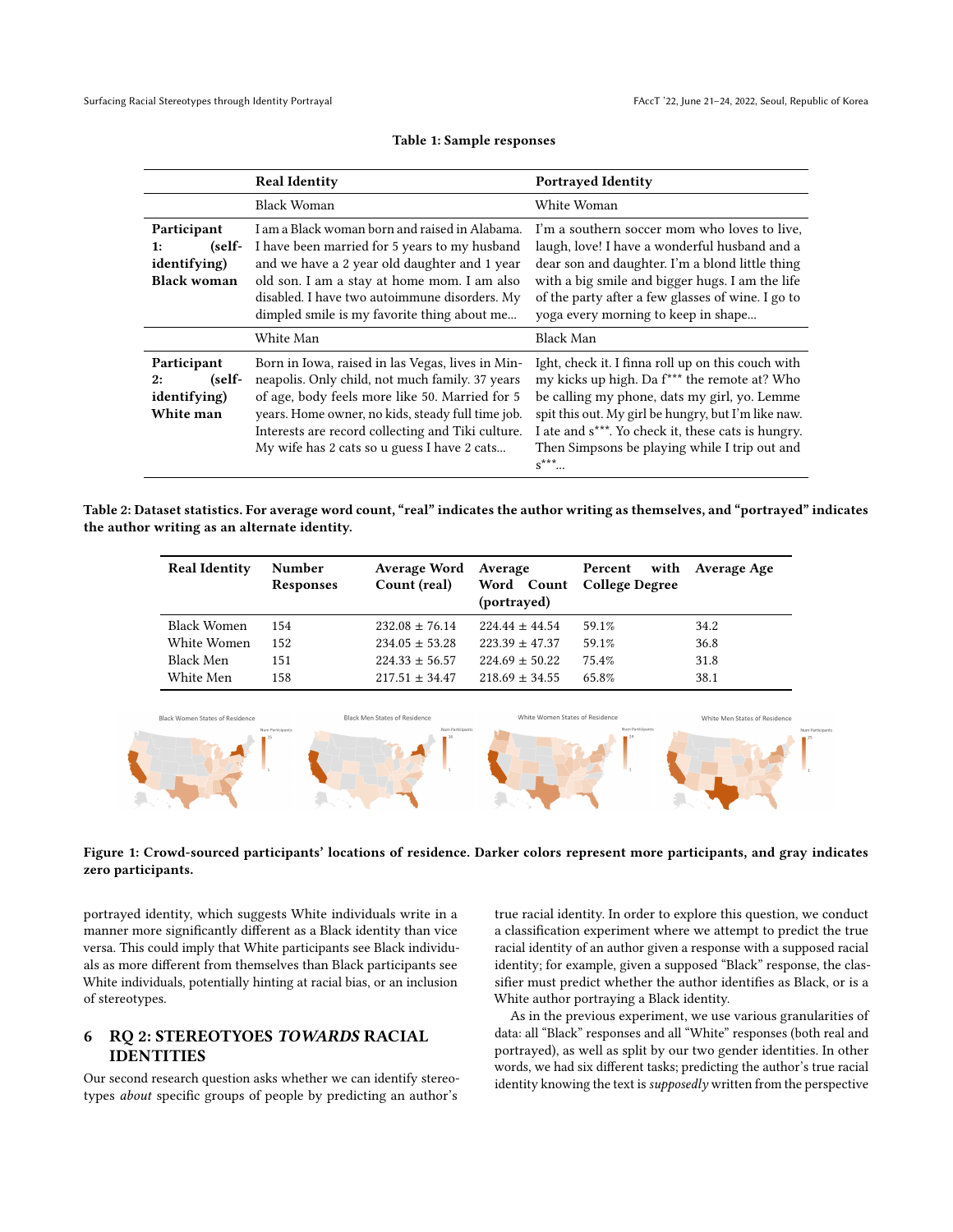| Model & Feature | All Identities | Real Black |       |       |       | Real White |       |  |
|-----------------|----------------|------------|-------|-------|-------|------------|-------|--|
|                 |                | All        | Woman | Man   | A11   | Woman      | Man   |  |
| Baseline        | 50.00          | 50.00      | 50.00 | 50.00 | 50.00 | 50.00      | 50.00 |  |
| <b>Ngrams</b>   | 75.77          | 73.11      | 72.40 | 63.58 | 79.52 | 78.62      | 77.85 |  |
| $Ngrams + POS$  | 76.99          | 72.13      | 75.00 | 62.58 | 79.35 | 79.93      | 77.53 |  |
| LIWC            | 61.38          | 60.16      | 62.34 | 52.98 | 68.55 | 65.46      | 69.62 |  |
| Word2Vec        | 72.03          | 67.21      | 68.83 | 60.60 | 76.13 | 76.97      | 75.00 |  |
| Lex Div         | 49.84          | 53.11      | 47.72 | 51.66 | 51.94 | 49.34      | 53.16 |  |
| Readability     | 53.33          | 49.34      | 48.70 | 49.34 | 50.00 | 49.34      | 52.21 |  |
| TF-IDF          | 78.37          | 74.10      | 78.90 | 61.92 | 84.52 | 83.88      | 81.01 |  |
| All features    | 78.37          | 72.30      | 73.05 | 61.59 | 81.61 | 79.93      | 81.65 |  |

<span id="page-5-0"></span>Table 3: Accuracy values for classification between real or portrayed identity for an individual participant response, significant in comparison with the baseline at  $p < 0.001$ . The best-performing SVM for each classification setting is bolded.

of a 1) Black individual, 2) White individual, 3) Black woman, 4) White woman, 5) Black man, and 6) White man. We conducted the classification experiments using the models described in Section [4.2.](#page-3-0) The accuracy scores we obtain for each of these experiments, as well as the corresponding majority class baseline values, are shown in Table [4.](#page-6-0) Except the baseline, all other models in the table are SVMs. All values are statistically significant in comparison with the baseline ( $p < 0.001$ ).

Similar to the first experiment, every model, except the SVMs trained with lexical diversity and readability features, performs better than the baseline. Similarly to our previous experiment, the models that use N-gram and TF-IDF features perform very well compared to other features like Word2Vec and LIWC, which suggests that differences between real and false portrayals of a racial identity – the area where generalizations or stereotypes might be made – are based more on word occurrence and particular keywords. The models achieve higher accuracy scores when predicting portrayed Black identities – women, men, and combined – than we do when predicting portrayed White identities. As we can see in Table [4,](#page-6-0) the SVM models perform better for portrayed Black identities than portrayed White ones in 15/18 settings (not including lexical diversity or readability features) by an average of 5.65%, and a largest difference of 12.3%. This indicates that it is easier to identify a White author posing as a Black author than vice versa, which could mean our data contains more stereotypes about Black individuals.

# <span id="page-5-1"></span>7 RQ 3: ANALYSIS OF MOST PREDICTIVE LINGUISTIC FEATURES ASSOCIATED WITH DIFFERENT RACIAL IDENTITIES

Our final research question asks how we can learn about stereotypes from differences in language between people of different racial identities. To explore this question, we analyze differences in word usage between each racial identity, both at the word level, and word category level.

#### 7.1 Analysis of Language at Word Level

At the word level, we obtain the most predictive TF-IDF features from our author prediction task, described in the previous section. This analysis helps explain our classification results and allows for further insights by showing which words the classifier deemed most important in predicting the racial identity of the author of a given text. We choose to use TF-IDF features here since our SVM trained on these features was generally the best-performing model.

The most predictive features, as well as their feature weights given by the SVM, are listed in Tables [5,](#page-6-1) [6,](#page-7-0) [7,](#page-7-1) which correspond to the most predictive features for all individuals of each portrayed racial identity, the most predictive features for women of each portrayed racial identity, and the most predictive features for men of each portrayed racial identity, respectively. We define the most predictive features as the k words (we use  $k = 10$ ) to which the classifier assigns the highest weight, i.e., the words that are the most important (predictive) in helping the classifier predict the true racial identity of an author that is claiming to be Black or White. Given our method of classification, note that each set of classification weights (e.g., Real Black and White as Black) are comparable, but these are not comparable between sets. We group the most predictive features that we consider to fall under our definition of stereotype into the following categories: appearance, interests, residence, and identity. We provide a qualitative analysis on each below. Given the nature of this analysis, we emphasize that there are multiple ways of interpreting some of these results, though we only provide a few possible explanations here.

Appearance. A person's physical appearance has long been known to be a basis for stereotypes [\[33\]](#page-10-25). The term that falls predominantly in this category is "hair," which we see as predictive when White individuals write as Black individuals, and also specifically when White women write as Black women. The fact that "hair" is one of the most predictive features that an author of portrayed Black writing is actually White seems to indicate that while White people consider hair to be an important aspect in a Black person's life, Black people do not consider it significant enough to write about it. This can be shown in the frequency of "hair" in the responses; while Black participants use the term 18 (12 for women, 6 for men) times, White participants (while portraying a Black identity) use it 54 times (51 for women, 3 for men) times. This confirms well-known stereotypes about Black hair being viewed as inherently separate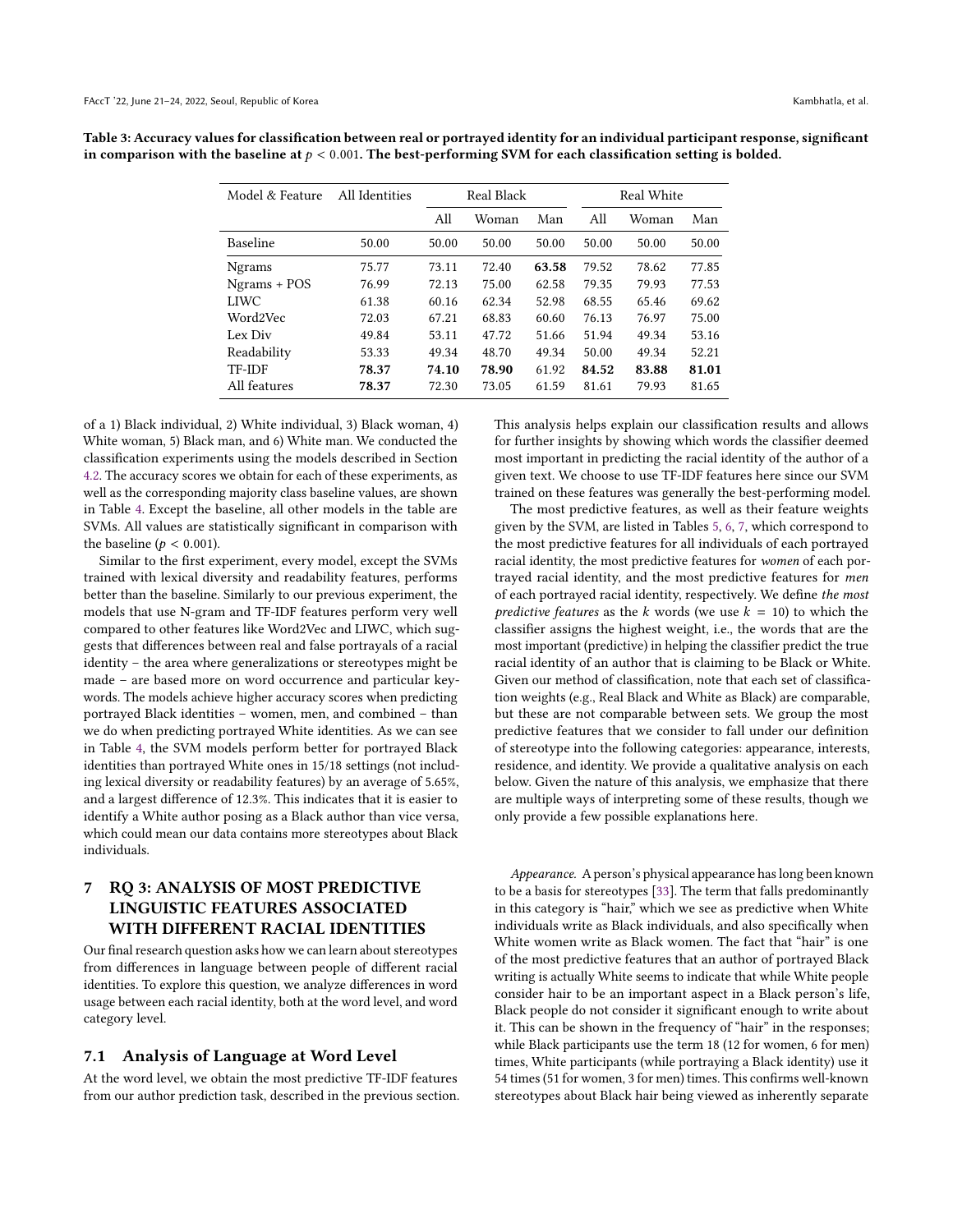<span id="page-6-0"></span>

| Table 4: Accuracy values for classification of true racial identity given an identity response, significant in comparison with |
|--------------------------------------------------------------------------------------------------------------------------------|
| the baseline at $p < 0.001$ . The best-performing SVM for each classification setting is bolded.                               |
|                                                                                                                                |

| Model & Feature | Portrayed Black |       |       | Portrayed White |       |       |
|-----------------|-----------------|-------|-------|-----------------|-------|-------|
|                 | Total           | Woman | Man   | Total           | Woman | Man   |
| Baseline        | 50.41           | 50.33 | 51.13 | 50.41           | 50.33 | 51.13 |
| <b>Ngrams</b>   | 86.18           | 78.76 | 88.03 | 82.28           | 79.74 | 75.73 |
| Ngrams + POS    | 85.69           | 78.43 | 83.50 | 79.84           | 78.10 | 73.79 |
| LIWC            | 67.97           | 68.95 | 69.26 | 65.04           | 66.01 | 61.49 |
| Word2Vec        | 75.45           | 74.51 | 77.67 | 74.15           | 76.47 | 68.93 |
| Lex Div         | 52.03           | 50.65 | 49.19 | 47.80           | 47.71 | 48.22 |
| Readability     | 53.50           | 47.39 | 57.28 | 53.50           | 51.96 | 51.46 |
| <b>TF-IDF</b>   | 89.11           | 81.70 | 89.32 | 84.39           | 85.29 | 77.67 |
| All features    | 86.99           | 83.33 | 84.79 | 78.54           | 78.10 | 73.46 |

<span id="page-6-1"></span>Table 5: Most predictive TFIDF features (with weights) in classification of true racial identity given a particular racial identity, for all responses.

| Real Black |        | White as Black |        | Real White |        | Black as White |        |
|------------|--------|----------------|--------|------------|--------|----------------|--------|
| Feature    | Weight | Feature        | Weight | Feature    | Weight | Feature        | Weight |
| american   | 1.65   | we             | 1.46   | movies     | 1.06   | the            | 1.21   |
| typical    | 1.36   | friends        | 1.34   | year       | 1.05   | with           | 1.18   |
| african    | 1.14   | haskethall     | 1.28   | hfo        | 1.04   | work           | 1.17   |
| reading    | 1.13   | bed            | 1.26   | small      | 1.01   | at             | 1.13   |
| also       | 1.11   | hair           | 1.14   | time       | 1.00   | cal l          | 1.06   |
| an         | 1.04   | college        | 1.13   | dinner     | 0.96   | bath           | 1.06   |
| new        | 1.01   | <b>up</b>      | 1.12   | male       | 0.95   | order          | 0.92   |
| evening    | 0.98   | race           | 1.09   | chores     | 0.92   | wine           | 0.91   |
| two        | 0.97   | hard           | 1.07   | many       | 0.89   | white          | 0.90   |
| shower     | 0.95   | when           | 0.99   | animals    | 0.85   | race           | 0.90   |

or different from other hair types, non-conforming to traditional beauty standards [\[46\]](#page-11-17).

Interests. Perhaps one of the most common categories of interests is sports, and we see multiple features that reflect this; "basketball" is one of the most predictive features of White individuals (and specifically White men) writing as a Black identity, highlighting a well-known stereotype [\[8\]](#page-10-26) that has been used to appeal to Black Americans in domains such as advertising [\[2,](#page-10-27) [22\]](#page-10-28). Conversely, we see "golf" as a predictive feature for Black men writing as White men, emphasizing the stereotype that White men like to golf.

Focusing on leisure activities, the term "bath" is a top predictive feature of Black individuals writing as White, though Black women use the word the same number of times when writing from their own perspective and that of a White woman (28 times), and Black men use it more when writing from their own perspective (22 compared to 12). In contrast, White women use "bath" only eight times, and White men only three times. This seems to indicate that "bath" is more highly relevant in Black individuals' vocabulary. We also see "call", which appears to be an assumption that White individuals make a lot of phone calls (91% of the uses of "call" for

Black women writing as White women is for making phone calls). It also appears to be a stereotype that White men play Call of Duty (one-third of the usages of "call" in Black men writing as White men are for this video game). For Black women writing as White women, we also see "wine" and "starbucks" as predictive features, surfacing common pop-culture stereotypes that White women drink wine and Starbucks beverages [\[19,](#page-10-29) [50\]](#page-11-18). Both White women and Black women writing as themselves consider the same sort of activities in their daily lives, such as playing "games" and "reading"; indicating that for self-descriptions among women, leisure activities appear to be similar regardless of racial identity.

In addition, "work" comes up as a top predictive feature for Black men writing as White men; while not unusual in itself (the prompt asked to describe your day after work), that it is predictive of this portrayed identity seems to indicate a stereotype that work (an occupation) is important in the lives of White men (e.g., "I work at a big firm, which is my dream job..." and "Right now i work as a manager for this really big fortune five hundred company").

Residence. The stereotypes in this category are centered on homelife. The word "local" comes up as a predictive feature for White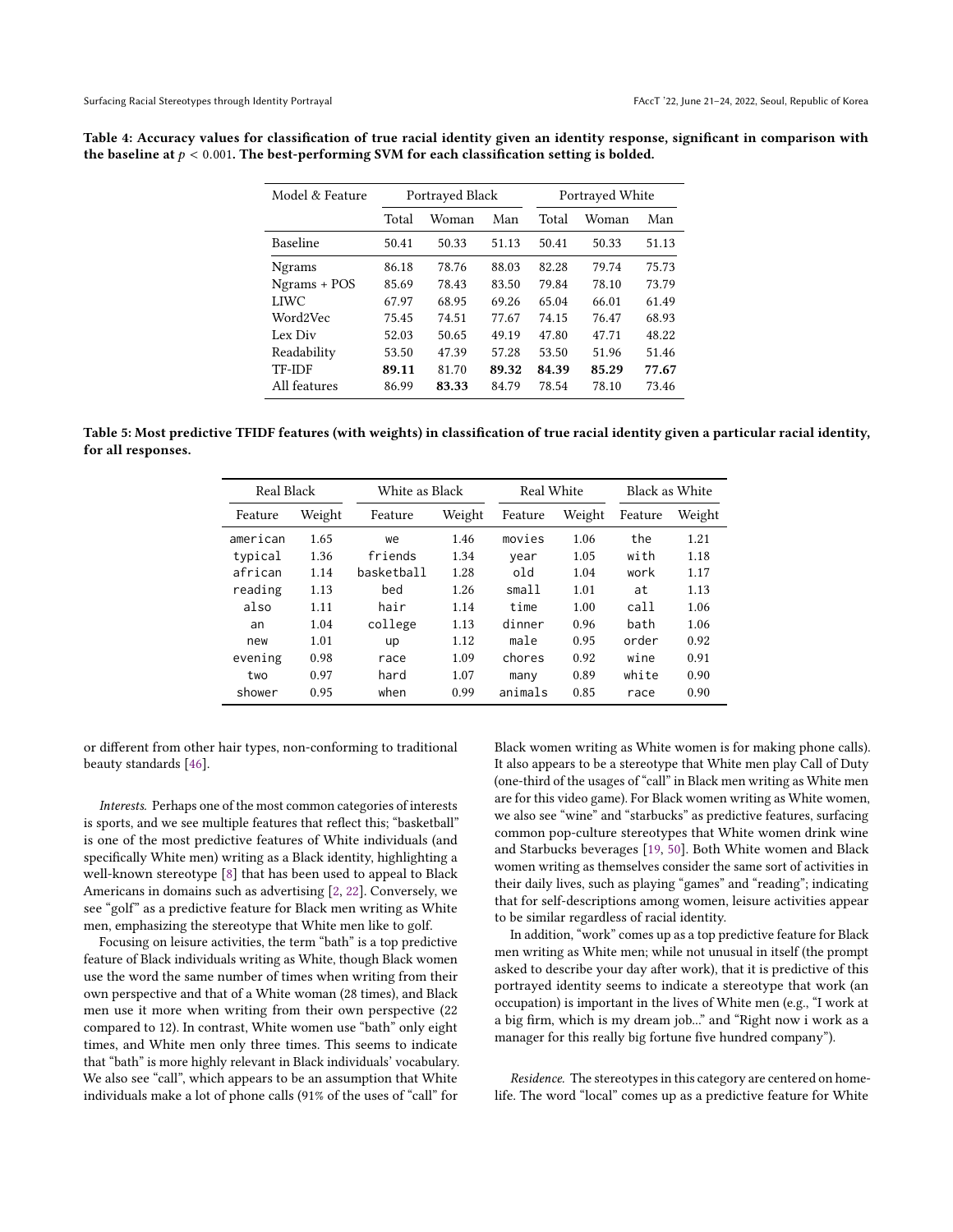<span id="page-7-0"></span>Table 6: Most predictive TFIDF features (with weights) in classification of true racial identity given a particular racial identity, for women.

| Real Black |        | White as Black |        | Real White |        |           | Black as White |  |
|------------|--------|----------------|--------|------------|--------|-----------|----------------|--|
| Feature    | Weight | Feature        | Weight | Feature    | Weight | Feature   | Weight         |  |
| american   | 1.04   | we             | 1.55   | watch      | 0.84   | wine      | 1.01           |  |
| prepare    | 0.97   | hair           | 1.26   | or         | 0.79   | at        | 0.88           |  |
| reading    | 0.96   | college        | 1.24   | animals    | 0.77   | call      | 0.79           |  |
| games      | 0.83   | friends        | 1.02   | and        | 0.75   | off       | 0.79           |  |
| usually    | 0.78   | bed            | 0.84   | sometimes  | 0.73   | with      | 0.78           |  |
| online     | 0.77   | when           | 0.81   | playing    | 0.72   | starbucks | 0.73           |  |
| also       | 0.74   | <b>up</b>      | 0.80   | games      | 0.72   | me        | 0.71           |  |
| african    | 0.73   | hard           | 0.80   | also       | 0.71   | hath      | 0.71           |  |
| typical    | 0.73   | race           | 0.74   | dinner     | 0.69   | glass     | 0.70           |  |
| then       | 0.72   | thev           | 0.73   | will       | 0.68   | city      | 0.68           |  |

<span id="page-7-1"></span>Table 7: Most predictive TFIDF features (with weights) in classification of true racial identity given a particular racial identity, for men.

| Real Black |        | White as Black |        | Real White |        | Black as White |        |
|------------|--------|----------------|--------|------------|--------|----------------|--------|
| Feature    | Weight | Feature        | Weight | Feature    | Weight | Feature        | Weight |
| typical    | 1.18   | get            | 1.39   | year       | 1.05   | the            | 1.45   |
| evening    | 1.04   | haskethall     | 1.01   | to         | 1.02   | with           | 0.97   |
| american   | 1.00   | we             | 0.89   | male       | 0.99   | work           | 0.87   |
| an         | 0.97   | race           | 0.85   | old        | 0.97   | white          | 0.86   |
| two        | 0.89   | skin           | 0.77   | movies     | 0.89   | man            | 0.83   |
| also       | 0.81   | white          | 0.76   | like       | 0.81   | you            | 0.77   |
| take       | 0.78   | local          | 0.74   | many       | 0.81   | race           | 0.73   |
| new        | 0.78   | friends        | 0.72   | time       | 0.78   | hanging        | 0.73   |
| day        | 0.71   | watch          | 0.72   | small      | 0.77   | black          | 0.71   |
| computer   | 0.69   | color          | 0.67   | cook       | 0.74   | golf           | 0.68   |

men writing as Black men, in contexts such as the "local pool", "local grocery store", "local gym", "local bar", etc. This could imply an implicit assumption that Black men contain themselves to their locality, or neighborhood. While this might be generally true of all individuals (e.g. most people get groceries from the store nearest their home), the word "local" as a predictive feature might suggest that White men believe Black men value a more tight-knit community, perhaps because minorities tend to group together when in predominantly white settings [\[26,](#page-10-30) [37\]](#page-11-19).

The word "order" is a predictive feature of Black individuals portraying White individuals, and is used mostly in the context of ordering food, drinks (e.g., coffee), a car ride (i.e., ride-share services) or online products (i.e., online shopping). This could be a stereotype that White individuals do not cook much, shop online, or are wealthy enough to order takeout or coffee on a daily basis. In addition, the word "city" suggests that our Black women participants assume White women generally live in more urban areas (e.g., "I moved to the city after growing up in a small town..." and "I live in New York City"), while White women writing as themselves rarely use the word (two of the three times they used "city", it was qualified by "small").

Identity. The features in this category are stereotypes related to a person's racial identity. Some of the predictive words of White participants portraying Black participants are stereotypes that relate to what they perceive as important to a Black identity, such as "race", "hard", and "college". White people assume, correctly or not, that their race plays an important part in Black people's lives (e.g., "relations with police and people of my race are tense...", and "life is just not fair to me because of my race"), that aspects of life are hard and Black individuals must work hard (e.g., "my life is very hard work"and "I'm a hard working person who doesn't like to give up" ), and that college is significant (e.g., "I am a first generation college student" and "I'm very involved on my college campus as well as in my community"). This gives us an idea of what White participants think is worth discussing in the life of a Black person, or the attributes that are highly visible to White individuals in their own lives and through media.

Another noteworthy word is "white"; White men include this while writing from the perspective of Black men, evoking a sense of "other" (e.g., "I did not get along much with the white kids"), and illuminating how White men believe Black men see people of their own racial identity. Indeed, prior work has shown that White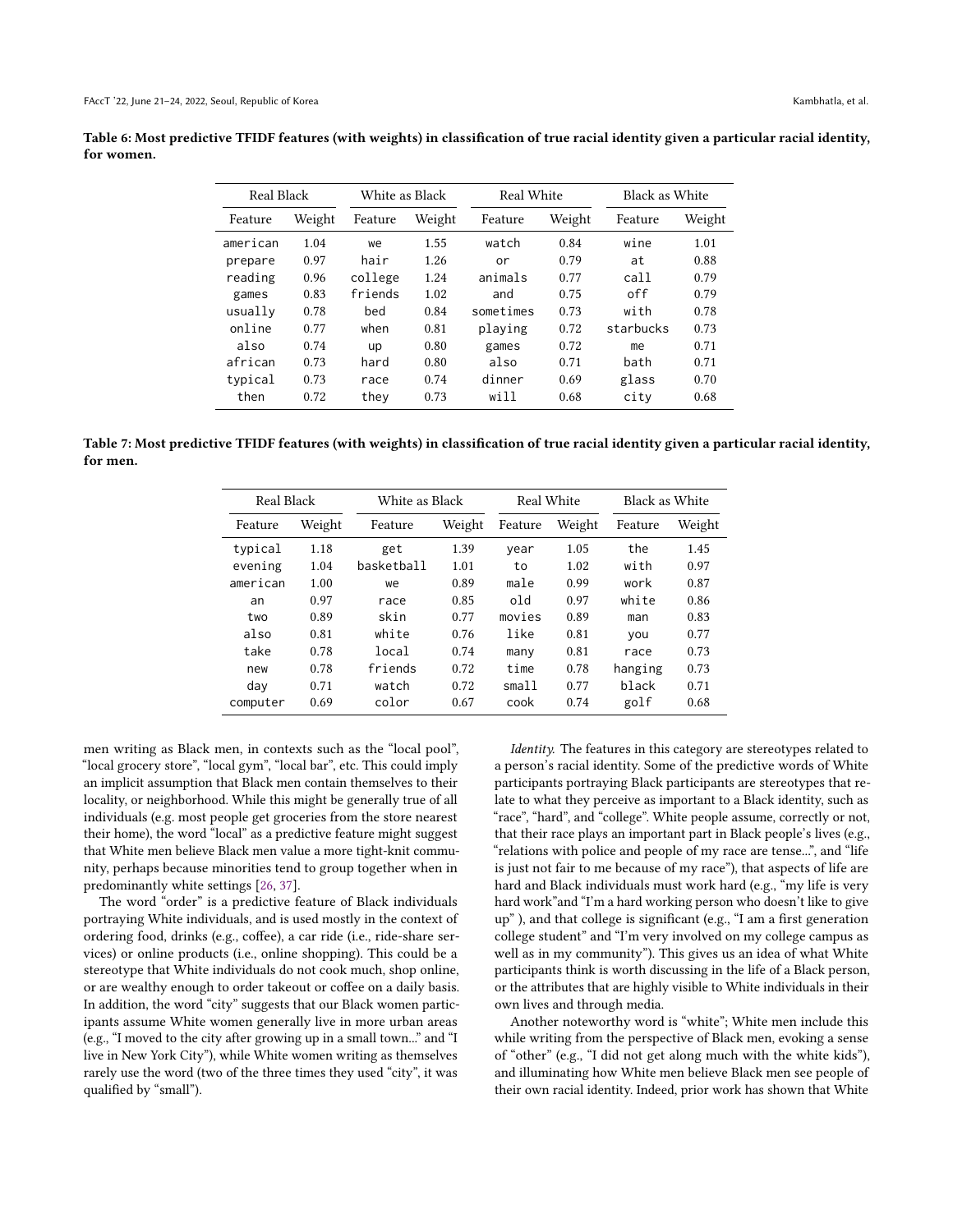individuals are aware that racial minorities see them as prejudiced and close-minded [\[5\]](#page-10-31). Similar to "white" being predictive of White men writing as Black men, "black" is predictive of Black men writing as White men, mostly used in the context of bias against themselves (e.g., "I... hate to deal with the black employees..."), which elucidates how Black men believe the stereotypical White man sees them.

In addition, "african" and "american" are top features when Black participants write as themselves, but we do not see anything corresponding (e.g., "white", "caucasian", etc.) when White participants write as themselves (though we do see "white" when Black individuals write as White individuals). This seems to agree with sociology studies that show that White participants are far less likely to think that race is very important to how they think about themselves than other racial groups, i.e., they have a lower salience of racial identity [\[25,](#page-10-32) [49\]](#page-11-20). The term "male" is also one of the most predictive features for White individuals writing as themselves, despite the fact that this includes both men and women. This seems to suggest that White men consider "male" to be an important aspect of their identity, while Black men (and White women) do not consider gender or sex to be as salient to their identities.

Discussion. Despite this categorization, it is clear that some features do not fall neatly into exactly one category, and that these categories do not cover all stereotypes. However, as described in Section [3,](#page-2-1) we sought to surface stereotypes with our prompts about (1) identity, personality, and/or intelligence, and (2) work, home-life, family, and/or leisure activities. As shown above, we were indeed able to identify stereotypes related to identity, home-life, and leisure activities. We have not surfaced stereotypes related to personality and intelligence, potentially because such stereotypes are more explicitly racist.

## 7.2 Analysis of Language at Word Category Level

Following the analysis of individual words, we look at how word categories occur across the study's "real" identities and "portrayed" identities. We conduct our analysis based on the semantic classes in the LIWC lexicon. Table [8](#page-9-0) shows the top semantic classes of the responses in each identity group described above. The top semantic classes for each identity group are the most predictive TF-IDF features in the classification of racial identities given a portrayed identity (the experiment described as part of RQ 2).

Our analysis reveals consistent differences in word category use between participant groups. Individuals writing as themselves tend to focus on content that is more concrete, and when writing as an alternate identity, focus on content that is more abstract. For example, Black men writing as White men tend to focus on words that fall into more abstract categories, like "insight", and "social", while White men writing as themselves focus on more concrete things, like "leisure", "sleep", and "home". Black women writing as White women also center on words related to "social" and "insight", as well as "humans", while White women writing as themselves focus on topics like "leisure", "tv", "sleep", and "job". This seems to suggest that Black individuals might imagine White individuals to be more reflective, or abstractive, instead of focused on everyday issues. Characterizing out-group individuals more abstractly aligns with known effects of linguistic intergroup bias, as

well as the fact that language abstraction promotes generalization of a single member's behavior to the whole group [\[3\]](#page-10-33), also known as stereotyping.

For more quantitative results, we calculate the Spearman's correlation between LIWC categories for each identity group. The values are calculated using the same weights for each LIWC class per identity group as described earlier in this section. These correlations are shown in Table [9.](#page-9-1) Our highest significant correlations are between White men as themselves and White men as Black men (0.5623), Black men as White women and Black men as White men (0.4839), and White men and Black men as White men (0.4438). The first correlation merely shows that White men write similarly as both identities, and the second appears to also suggest that people of the same race use somewhat similar words when describing the other race. The third correlation here might imply that Black men participants are more accurate writing from the perspective of White men than the other way around. Note that this is true for women as well; Black women participants write more accurately as White women than vice versa (the correlation between Black women as White women and White women is 0.4246 versus a correlation of 0.1996 for the other way around). This parallels our earlier results in the prediction tasks; it is easier to differentiate real and portrayed Black writing than it is to differentiate real and portrayed White writing. This seems to imply Black participants are better able to anticipate the writing style of White participants in general. However, it is important to note that all the correlation values are relatively low; our highest correlation is just above 0.5. This suggests that in general, all identities, including portrayed identities, generally used different language.

## 8 LIMITATIONS

The results of this work should be considered in light of several limitations. First, it is important to note that we use a relatively small dataset, with several hundred data samples. Similarly, we only focus on two racial and two gender identities. In future work, we might increase the demographic dimensions to include multiple racial and gender identities. In addition, the participants in each identity group come from a variety of backgrounds, with different ages, education, and locations. Since we are unable to control for these, they might have affected some of our results. Another potential limitation arises from deception; although we removed highly deceptive features from our data, these features were based on models trained on a dataset primarily focused on age and gender deception. Since we asked participants to keep age and gender constant when writing as a portrayed identity, it is possible removing these features did not necessarily fully account for deception in our results.

We also emphasize that much of our analysis is generalized, and the statements we make do not pertain to all of our participants, much less all members of a particular racial identity. For example, when we say "basketball" is a predictive feature of White men portraying a Black identity and is therefore a stereotype, or that Black individuals potentially imagine White individuals to be more reflective rather than focused on day-to-day issues based on their word usage patterns, it goes without saying that this is not necessarily true of all of our participants, rather it is simply an analysis based on all the responses together. In other words, the results we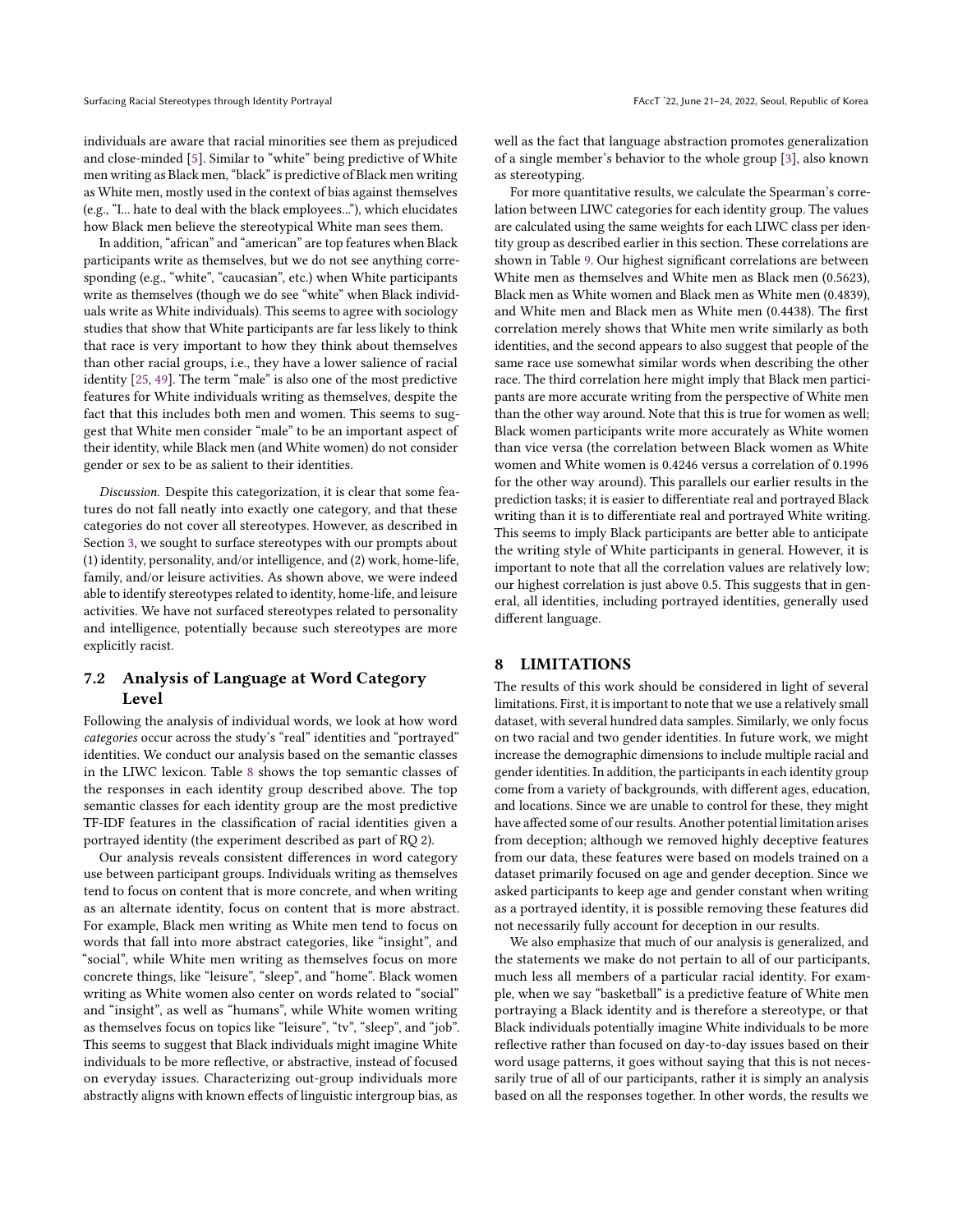| Real Black    |                | White as Black |                |               | Real White     | Black as White |                |
|---------------|----------------|----------------|----------------|---------------|----------------|----------------|----------------|
| Woman         | Man            | Woman          | Man            | Woman         | Man            | Woman          | Man            |
| <b>TIME</b>   | Τ              | SOCIAL         | <b>PAST</b>    | <b>TENTAT</b> | TIME           | <b>PREPS</b>   | ARTICLE        |
| т             | INCL           | <b>OTHREF</b>  | EXCL           | LEISURE       | LEISURE        | ARTICLE        | SOCIAL         |
| PHYSCAL       | <b>SELF</b>    | <b>PAST</b>    | PRESENT        | <b>SEE</b>    | <b>HOME</b>    | SOCIAL         | INSIGHT        |
| AFFECT        | <b>MOTTON</b>  | <b>PRESENT</b> | <b>SPACE</b>   | INCL          | <b>SIMILES</b> | INSIGHT        | <b>COGMECH</b> |
| <b>SPORTS</b> | <b>NUMBER</b>  | <b>PRONOUN</b> | <b>OTHREF</b>  | TIME          | T٧             | <b>HUMANS</b>  | <b>NFGATF</b>  |
| EATING        | TIME           | WE             | <b>LEISURE</b> | TV            | <b>SLEEP</b>   | т              | INCL           |
| <b>POSEMO</b> | ARTTCLF        | <b>SPACE</b>   | WF             | JOB           | <b>POSFEEL</b> | <b>PRONOUN</b> | <b>BODY</b>    |
| ARTTCLF       | CAUSE          | EXCL           | <b>DISCREP</b> | <b>SLEEP</b>  | <b>DISCREP</b> | MOTION         | CAUSE          |
| <b>NUMBER</b> | <b>ACHTEVE</b> | <b>HOME</b>    | COGMECH        | <b>OCCUP</b>  | <b>EXCL</b>    | <b>PRESENT</b> | JOB            |
| ACHIEVE       | CERTAIN        | CAUSE          | <b>BODY</b>    | <b>PAST</b>   | AFFECT         | PHYSCAL        | MOTION         |

<span id="page-9-0"></span>Table 8: Most predictive LIWC categories for each identity, in order of highest to lowest weight

<span id="page-9-1"></span>Table 9: Spearman's correlation between LIWC classes among identities. \* indicates significance at  $p < 0.05$ , \*\* indicates significance at  $p < 0.001$ . BW stands for "Black Women", "WMaBM" stands for "White Men as Black Men", etc.

|              | <b>BW</b> | <b>WW</b> | <b>BM</b> | WM        | <b>BWa WW</b> | <b>WWaBW</b> | <b>BMaWM</b> | <b>WMaBM</b> |
|--------------|-----------|-----------|-----------|-----------|---------------|--------------|--------------|--------------|
| <b>BW</b>    |           | $0.2919*$ | 0.1053    | $0.2546*$ | 0.2219        | 0.1996       | $0.2417*$    | 0.0410       |
| <b>WW</b>    |           |           | 0.0392    | $0.2742*$ | $0.4246**$    | 0.1884       | 0.0900       | 0.1242       |
| <b>BM</b>    |           |           | 1         | $0.2604*$ | $0.3176**$    | 0.1242       | $0.2484*$    | 0.0714       |
| <b>WM</b>    |           |           |           |           | $0.4438**$    | $0.3727*$    | $0.3767*$    | $0.5623**$   |
| <b>BWaWW</b> |           |           |           |           | 1             | $0.4246**$   | $0.4839**$   | $0.3777*$    |
| <b>WWaBW</b> |           |           |           |           |               |              | 0.1278       | 0.2142       |
| <b>BMaWM</b> |           |           |           |           |               |              |              | $0.3454*$    |
| <b>WMaBM</b> |           |           |           |           |               |              |              |              |

show here represent a single snapshot of stereotypes that may be different from those that emerge in everyday language. In addition, note that the collected dataset is not intended to be used to train NLP models that can generate harmful stereotypes.

#### 9 CONCLUSION

In this paper, we explored how we can computationally identify racial stereotypes in text. We designed an experiment to elicit implicit stereotypes, creating a dataset consisting of responses from individuals of four racial and gender identities, and corresponding portrayed identities. We described a methodology for surfacing stereotypes, and an analysis of the linguistic features associated with them, through classification tasks and language usage patterns.

Using these methods, we are able to answer three research questions. Our first research question asked whether we can differentiate between authors writing from different identity perspectives. Through our first experiment, we found that we can indeed do this significantly better than a majority class baseline, and it is easier to distinguish between a White author's identity perspectives than a Black author's, showing that our White participants might view Black individuals as more significantly different from themselves. Our second question looked at whether we can predict an author's true identity given written text. We found that we can achieve nearly 90% accuracy for certain identities, and that generally it is easier to predict an author's true identity when the writing is portrayed as Black than when portrayed as White, suggesting more

generalizations or implicit stereotypes for Black individuals. Our third research question focused on what we can learn about racial stereotypes from language differences between different groups of people. Through analysis of predictive words and usage patterns, we found that the features most related to an author portraying a different racial identity contain stereotypes, and they reveal how people of different identities see themselves and others, in regards to appearance, interests, home-life, and identity. In particular, we surfaced stereotypes about everyday activities like sports and leisure activities, about places of residence and work, and about the stereotypes people assume other identity groups have about their own racial identity. In addition, we find that Black participants write more accurately as a White identity than vice versa, drawing parallels with our results from the first two research questions and suggesting White participants are more likely to use inaccurate stereotypes than Black participants.

This work is merely a starting point in examining methods of surfacing racial stereotypes and biases. However, this paper shows that the methodology of identity portrayal can be used to extract meaningful stereotypes. From our findings, we also learned about the stereotypes Americans often express about each other. Although our sample may not be fully representative of the United States population, we are able to confirm known stereotypes, and more significantly, we can detect them by having individuals place themselves in the shoes of someone of a different race. By identifying possible linguistic stereotypes, our work can be used to identify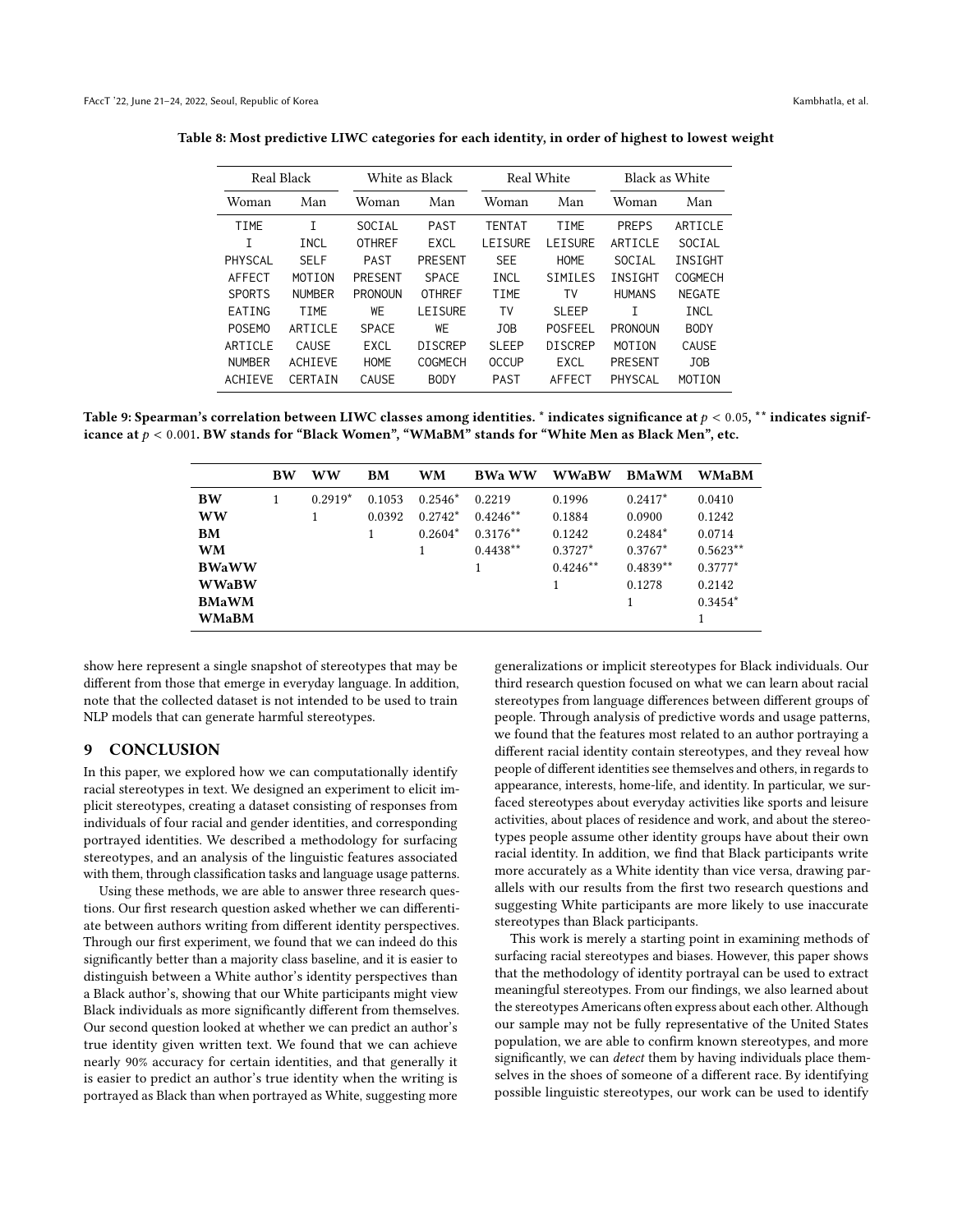Surfacing Racial Stereotypes through Identity Portrayal **FACCT** is a structure of Korea Contract of Korea Contract Text of Korea Contract Text of Korea Contract Text of Korea Contract Text of Korea Contract Text of Korea C

stereotyping behavior in other online discussions, and potentially to train people in decision-making positions about the possibility of stereotypes in their writing.

The dataset used in this paper can be downloaded from [http:](http://lit.eecs.umich.edu/downloads.html) [//lit.eecs.umich.edu/downloads.html](http://lit.eecs.umich.edu/downloads.html)

## ACKNOWLEDGMENTS

We are grateful to Nick Camp from the University of Michigan for his input and pointers to relevant research work. This material is based in part upon work supported by the John Templeton Foundation (grant #61156). Any opinions, findings, and conclusions or recommendations expressed in this material are those of the authors and do not necessarily reflect the views of the John Templeton Foundation.

#### REFERENCES

- <span id="page-10-20"></span>[1] Omar Ali, Nancy Scheidt, Alexander Gegov, Ella Haig, Mo Adda, and Benjamin Aziz. 2020. Automated Detection of Racial Microaggressions using Machine Learning. In 2020 IEEE Symposium Series on Computational Intelligence (SSCI). 2477–2484. <https://doi.org/10.1109/SSCI47803.2020.9308569>
- <span id="page-10-27"></span>[2] Ketra L. Armstrong. 1999. Nike's Communication with Black Audiences: A Sociological Analysis of Advertising Effectiveness via Symbolic Interactionism. Journal of Sport and Social Issues 23, 3 (Aug. 1999), 266–286. [https://doi.org/10.](https://doi.org/10.1177/0193723599233003) [1177/0193723599233003](https://doi.org/10.1177/0193723599233003) Publisher: SAGE Publications Inc.
- <span id="page-10-33"></span>[3] Yvette Assilaméhou, Nadia Lepastourel, and Benoit Testé. 2013. How the Linguistic Intergroup Bias Affects Group Perception: Effects of Language Abstraction on Generalization to the Group. The Journal of Social Psychology 153, 1 (Jan. 2013), 98–108. <https://doi.org/10.1080/00224545.2012.711380>
- <span id="page-10-1"></span>[4] Zinzi D. Bailey, Nancy Krieger, Madina Agénor, Jasmine Graves, Natalia Linos, and Mary T. Bassett. 2017. Structural racism and health inequities in the USA: evidence and interventions. The Lancet 389, 10077 (2017), 1453–1463. [https:](https://doi.org/10.1016/S0140-6736(17)30569-X) [//doi.org/10.1016/S0140-6736\(17\)30569-X](https://doi.org/10.1016/S0140-6736(17)30569-X)
- <span id="page-10-31"></span>[5] Hilary B. Bergsieker, J. Nicole Shelton, and Jennifer A. Richeson. 2010. To be liked versus respected: Divergent goals in interracial interactions. Journal of Personality and Social Psychology 99, 2 (Aug. 2010), 248–264. [https://doi.org/10.](https://doi.org/10.1037/a0018474) [1037/a0018474](https://doi.org/10.1037/a0018474)
- <span id="page-10-10"></span>[6] Tolga Bolukbasi, Kai-Wei Chang, James Zou, Venkatesh Saligrama, and Adam Kalai. 2016. Man is to Computer Programmer as Woman is to Homemaker? Debiasing Word Embeddings. In Proceedings of the 30th International Conference on Neural Information Processing Systems (Barcelona, Spain) (NIPS'16). Curran Associates Inc., Red Hook, NY, USA, 4356–4364.
- <span id="page-10-24"></span>[7] James J. Bradac and Randall Wisegarver. 1984. Ascribed Status, Lexical Diversity, and Accent: Determinants of Perceived Status, Solidarity, and Control of Speech Style. Journal of Language and Social Psychology 3, 4 (Dec. 1984), 239–255. <https://doi.org/10.1177/0261927X8400300401> Publisher: SAGE Publications Inc.
- <span id="page-10-26"></span>[8] Jennifer E. Bruening. 2005. Gender and Racial Analysis in Sport: Are All the Women White and All the Blacks Men? Quest 57, 3 (Aug. 2005), 330–349. [https:](https://doi.org/10.1080/00336297.2005.10491861) [//doi.org/10.1080/00336297.2005.10491861](https://doi.org/10.1080/00336297.2005.10491861)
- <span id="page-10-11"></span>[9] Aylin Caliskan, Joanna J Bryson, and Arvind Narayanan. 2017. Semantics derived automatically from language corpora contain human-like biases. Science 356, 6334 (14 April 2017), 183–186. <https://doi.org/10.1126/science.aal4230>
- <span id="page-10-2"></span>[10] Miguel Ángel Cano, Seth J. Schwartz, David P. MacKinnon, Brian T. H. Keum, Guillermo Prado, Flavio F. Marsiglia, Christopher P. Salas-Wright, Cory L. Cobb, Luz M. Garcini, Mario De La Rosa, Mariana Sánchez, Abir Rahman, Laura M. Acosta, Angelica M. Roncancio, and Marcel A. de Dios. 2021. Exposure to ethnic discrimination in social media and symptoms of anxiety and depression among Hispanic emerging adults: Examining the moderating role of gender. Journal of Clinical Psychology 77, 3 (2021), 571–586. <https://doi.org/10.1002/jclp.23050> \_eprint: https://onlinelibrary.wiley.com/doi/pdf/10.1002/jclp.23050.
- <span id="page-10-19"></span>[11] Jordan Carpenter, Daniel Preotiuc-Pietro, Lucie Flekova, Salvatore Giorgi, Courtney Hagan, Margaret L. Kern, Anneke E. K. Buffone, Lyle Ungar, and Martin E. P. Seligman. 2017. Real Men Don't Say "Cute": Using Automatic Language Analysis to Isolate Inaccurate Aspects of Stereotypes. Social Psychological and Personality Science 8, 3 (April 2017), 310–322. <https://doi.org/10.1177/1948550616671998>
- <span id="page-10-22"></span>[12] Cindy Chung and James Pennebaker. 2007. The Psychological Functions of Function Words. In Social communication. Psychology Press, New York, NY, US, 343–359.
- <span id="page-10-4"></span>[13] D Anthony Clark, Lisa Spanierman, Tamilia Reed, Jason Soble, and Sharon Cabana. 2011. Documenting Web log Expressions of Racial Microaggressions That Target American Indians. Journal of Diversity in Higher Education 4 (March 2011), 39-50. <https://doi.org/10.1037/a0021762>
- <span id="page-10-16"></span>[14] Kimberle Crenshaw. [n.d.]. Demarginalizing the Intersection of Race and Sex: A Black Feminist Critique of Antidiscrimination Doctrine, Feminist Theory and Antiracist Politics. ([n. d.]), 31.
- <span id="page-10-18"></span>[15] Jenna Cryan, Shiliang Tang, Xinyi Zhang, Miriam Metzger, Haitao Zheng, and Ben Y. Zhao. 2020. Detecting Gender Stereotypes: Lexicon vs. Supervised Learning Methods. In Proceedings of the 2020 CHI Conference on Human Factors in Computing Systems. ACM, Honolulu HI USA, 1–11. [https://doi.org/10.1145/](https://doi.org/10.1145/3313831.3376488) [3313831.3376488](https://doi.org/10.1145/3313831.3376488)
- <span id="page-10-5"></span>[16] Jessie Daniels. 2013. Race and racism in Internet Studies: A review and critique. New Media & Society 15, 5 (Aug. 2013), 695–719. [https://doi.org/10.1177/](https://doi.org/10.1177/1461444812462849) [1461444812462849](https://doi.org/10.1177/1461444812462849)
- <span id="page-10-17"></span>[17] Thomas Davidson, Debasmita Bhattacharya, and Ingmar Weber. 2019. Racial Bias in Hate Speech and Abusive Language Detection Datasets. In Proceedings of the Third Workshop on Abusive Language Online. Association for Computational Linguistics, Florence, Italy, 25–35. <https://doi.org/10.18653/v1/W19-3504>
- <span id="page-10-23"></span>[18] Jacob Devlin, Ming-Wei Chang, Kenton Lee, and Kristina Toutanova. 2019. BERT: Pre-training of Deep Bidirectional Transformers for Language Understanding. In Proceedings of the 2019 Conference of the North American Chapter of the Association for Computational Linguistics: Human Language Technologies, Volume 1 (Long and Short Papers). Association for Computational Linguistics, Minneapolis, Minnesota, 4171–4186. <https://doi.org/10.18653/v1/N19-1423>
- <span id="page-10-29"></span>[19] Ashley Fetters. 2020. The Many Faces of the 'Wine Mom'. [https://www.theatlantic.](https://www.theatlantic.com/family/archive/2020/05/wine-moms-explained/612001/) [com/family/archive/2020/05/wine-moms-explained/612001/](https://www.theatlantic.com/family/archive/2020/05/wine-moms-explained/612001/)
- <span id="page-10-9"></span>[20] Anjalie Field, Su Lin Blodgett, Zeerak Waseem, and Yulia Tsvetkov. 2021. A Survey of Race, Racism, and Anti-Racism in NLP. arXiv:2106.11410 [cs] (July 2021). <http://arxiv.org/abs/2106.11410> arXiv: 2106.11410.
- <span id="page-10-3"></span>[21] Gilbert C. Gee and Chandra L. Ford. 2011. STRUCTURAL RACISM AND HEALTH INEQUITIES: Old Issues, New Directions. Du Bois Review: Social Science Research on Race 8, 1 (2011), 115–132. <https://doi.org/10.1017/S1742058X11000130>
- <span id="page-10-28"></span>[22] Joelle Sano Gilmore and Amy Jordan. 2012. Burgers and basketball: Race and stereotypes in food and beverage advertising aimed at children in the US. Journal of Children and Media 6, 3 (Aug. 2012), 317–332. [https://doi.org/10.1080/17482798.](https://doi.org/10.1080/17482798.2012.673498) [2012.673498](https://doi.org/10.1080/17482798.2012.673498)
- <span id="page-10-0"></span>[23] Samuel R Gross, Maurice Possley, and Klara Stephens. [n.d.]. Race and Wrongful Convictions in the United States. ([n. d.]).
- <span id="page-10-8"></span>[24] McKenzie Himelein-Wachowiak, Salvatore Giorgi, Amanda Devoto, Muhammad Rahman, Lyle Ungar, H Andrew Schwartz, David H Epstein, Lorenzo Leggio, Brenda Curtis, et al. 2021. Bots and misinformation spread on social media: Implications for COVID-19. Journal of Medical Internet Research 23, 5 (2021), e26933.
- <span id="page-10-32"></span>[25] Juliana Menasce Horowitz, Anna Brown, and Kiana Cox. 2019. The role of race and ethnicity in Americans' lives. [https://www.pewresearch.org/social-trends/](https://www.pewresearch.org/social-trends/2019/04/09/the-role-of-race-and-ethnicity-in-americans-personal-lives/) [2019/04/09/the-role-of-race-and-ethnicity-in-americans-personal-lives/](https://www.pewresearch.org/social-trends/2019/04/09/the-role-of-race-and-ethnicity-in-americans-personal-lives/)
- <span id="page-10-30"></span>[26] Brandon A. Jackson and Mary Margaret Hui. 2017. Looking for Brothers: Black Male Bonding at a Predominantly White Institution. Journal of Negro Education 86, 4 (2017), 463–478. <https://muse.jhu.edu/article/802718> Publisher: Journal of Negro Education.
- <span id="page-10-14"></span>[27] May Jiang and Christiane Fellbaum. 2020. Interdependencies of Gender and Race in Contextualized Word Embeddings. In Proceedings of the Second Workshop on Gender Bias in Natural Language Processing. Association for Computational Linguistics, Barcelona, Spain (Online), 17–25. [https://aclanthology.org/2020.](https://aclanthology.org/2020.gebnlp-1.2) [gebnlp-1.2](https://aclanthology.org/2020.gebnlp-1.2)
- <span id="page-10-12"></span>[28] Kenneth Joseph and Jonathan Morgan. 2020. When do Word Embeddings Accurately Reflect Surveys on our Beliefs About People?. In Proceedings of the 58th Annual Meeting of the Association for Computational Linguistics. Association for Computational Linguistics, Online, 4392–4415. [https://doi.org/10.18653/v1/2020.acl](https://doi.org/10.18653/v1/2020.acl-main.405)[main.405](https://doi.org/10.18653/v1/2020.acl-main.405)
- <span id="page-10-6"></span>[29] Anastacia Kurylo. 2012. What Are They Like? Non-Expert Definitions of Stereotypes and Their Implications for Stereotype Maintenance. Qualitative Research in Psychology 9, 4 (Oct. 2012), 337–350. [https://doi.org/10.1080/14780887.2010.](https://doi.org/10.1080/14780887.2010.500517) [500517](https://doi.org/10.1080/14780887.2010.500517)
- <span id="page-10-7"></span>[30] Ryan Lavalley and Khalilah Robinson Johnson. 2020. Occupation, injustice, and anti-Black racism in the United States of America. Journal of Occupational Science (Sept. 2020), 1–13. <https://doi.org/10.1080/14427591.2020.1810111>
- <span id="page-10-15"></span>[31] Michael Lepori. 2020. Unequal Representations: Analyzing Intersectional Biases in Word Embeddings Using Representational Similarity Analysis. In Proceedings of the 28th International Conference on Computational Linguistics. International Committee on Computational Linguistics, Barcelona, Spain (Online), 1720–1728. <https://doi.org/10.18653/v1/2020.coling-main.151>
- <span id="page-10-21"></span>[32] Xiao Ma, Jeff Hancock, and Mor Naaman. 2016. Anonymity, Intimacy and Self-Disclosure in Social Media. In Proceedings of the 2016 CHI Conference on Human Factors in Computing Systems. ACM, San Jose California USA, 3857–3869. [https:](https://doi.org/10.1145/2858036.2858414) [//doi.org/10.1145/2858036.2858414](https://doi.org/10.1145/2858036.2858414)
- <span id="page-10-25"></span>[33] C. Neil Macrae, Charles Stangor, Miles Hewstone, and Leslie A Zebrowitz. 1996. Physical appearance as a basis of stereotyping. Guilford Press, 79–120.
- <span id="page-10-13"></span>[34] Thomas Manzini, Lim Yao Chong, Alan W Black, and Yulia Tsvetkov. 2019. Black is to Criminal as Caucasian is to Police: Detecting and Removing Multiclass Bias